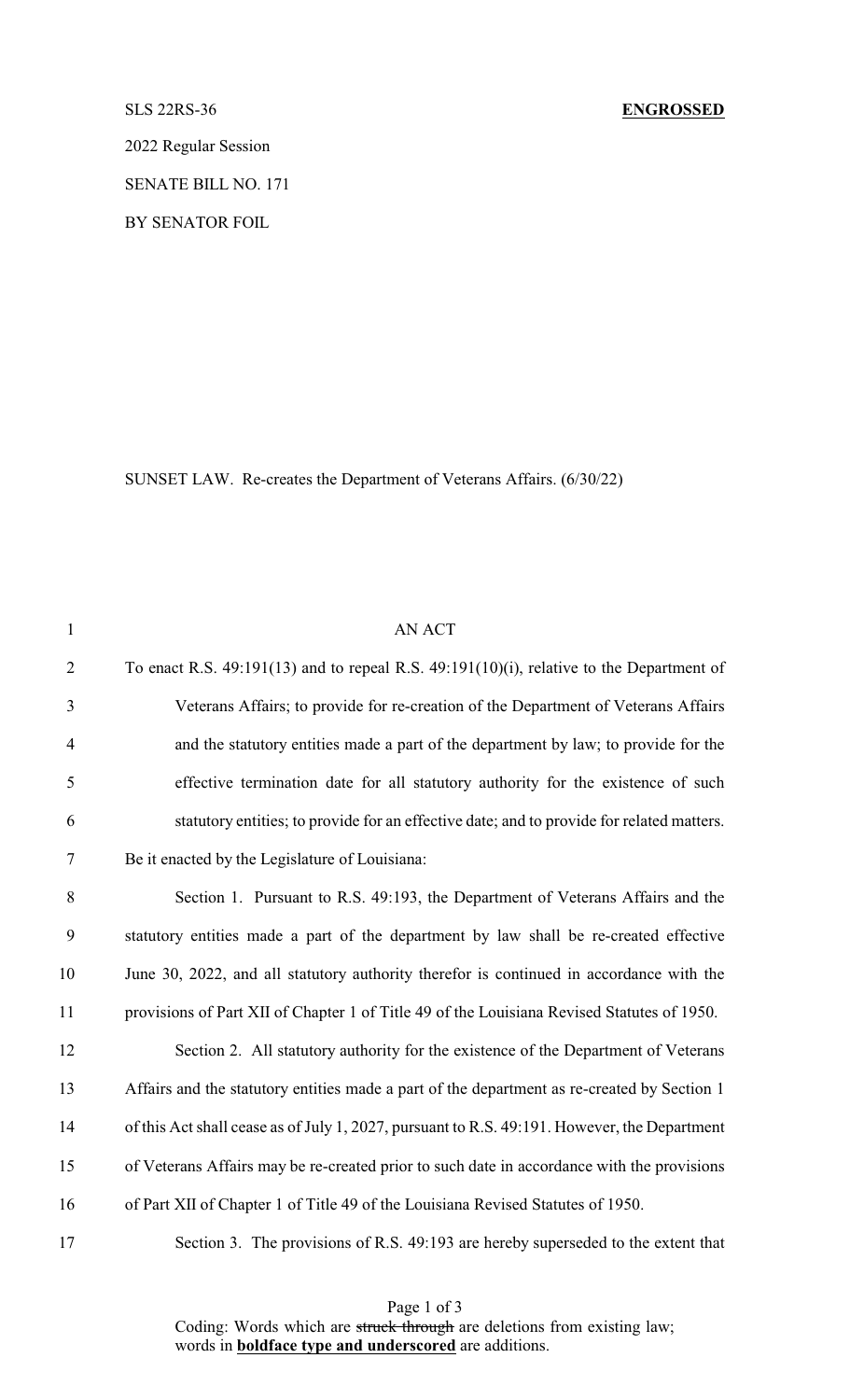| $\mathbf{1}$   | those provisions are in conflict with the provisions of this Act.                            |
|----------------|----------------------------------------------------------------------------------------------|
| $\overline{2}$ | Section 4. R.S. 49:191(13) is hereby enacted to read as follows:                             |
| 3              | §191. Termination of legislative authority for existence of statutory entities;              |
| $\overline{4}$ | phase-out period for statutory entities; table of dates                                      |
| 5              | Notwithstanding any termination dates set by any previous Act of the                         |
| 6              | legislature, the statutory entities set forth in this Section shall begin to terminate their |
| $\tau$         | operations on July first of each of the following years, and all legislative authority       |
| 8              | for the existence of any statutory entity, as defined in R.S. 49:190, shall cease as of      |
| 9              | July first of the following year, which shall be the termination date:                       |
| 10             | *<br>$\ast$<br>∗                                                                             |
| 11             | $(13)$ July 1, 2026:                                                                         |
| 12             | The Department of Veterans Affairs and all statutory entities made a                         |
| 13             | part of the department by law.                                                               |
| 14             | Section 5. R.S. $49:191(10)(i)$ is hereby repealed.                                          |
| 15             | Section 6. This Act shall become effective on June 30, 2022; if vetoed by the                |
|                | governor and subsequently approved by the legislature, this Act shall become effective on    |
| 17             | June 30, 2022, or on the day following such approval by the legislature, whichever is later. |
|                |                                                                                              |

The original instrument was prepared by Matt Deville. The following digest, which does not constitute a part of the legislative instrument, was prepared by Dawn Romero Watson.

DIGEST SB 171 Engrossed 2022 Regular Session Foil

Present law provides that the Department of Veterans Affairs and all statutory entities made a part of that department by law shall begin to terminate their operations on July 1, 2022, and that all legislative authority for such entities shall cease as of July 1, 2023, unless the legislature enacts a bill authorizing the re-creation of the department and its statutory entities prior thereto.

Proposed law provides for the general re-creation of the Department of Veterans Affairs and its statutory entities, effective June 30, 2022, for a four-year period, in accordance with the "sunset" law. Supersedes provisions of the "sunset" law setting out the procedure for review and re-creation and requiring a separate bill to re-create each statutory entity within the department.

Effective June 30, 2022.

(Adds R.S. 49:191(13); repeals R.S. 49:191(10)(i))

Page 2 of 3 Coding: Words which are struck through are deletions from existing law; words in **boldface type and underscored** are additions.